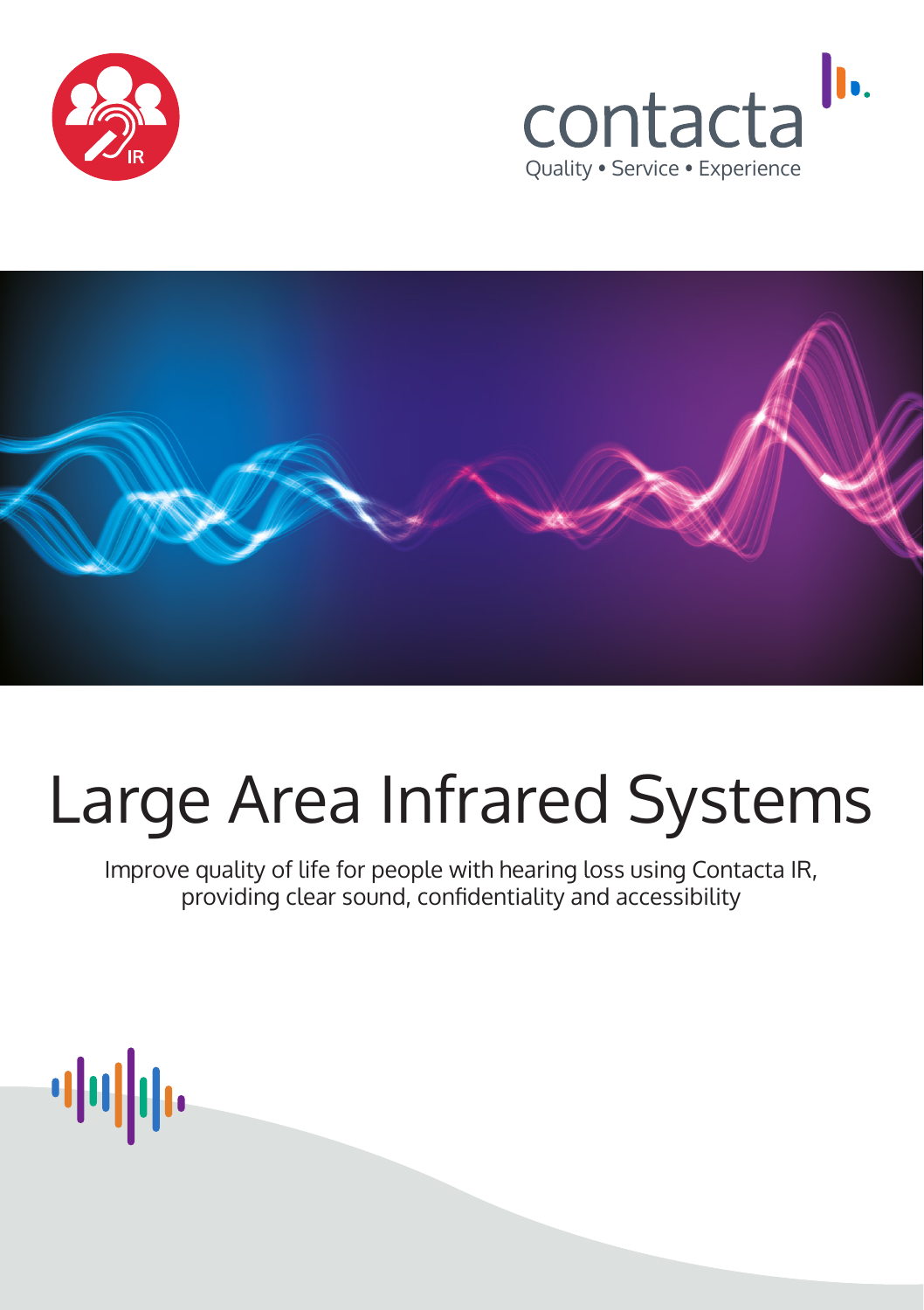# **Contents**

|   | <b>Section</b>          | Page |
|---|-------------------------|------|
|   | Introduction            | 3    |
| R | <b>Infrared Systems</b> |      |
|   | <b>Transmitters</b>     |      |
|   | <b>Receivers</b>        | 8    |
|   | Charging Bay            | 10   |
|   | Neck Loop               | 10   |
|   | Headphones              |      |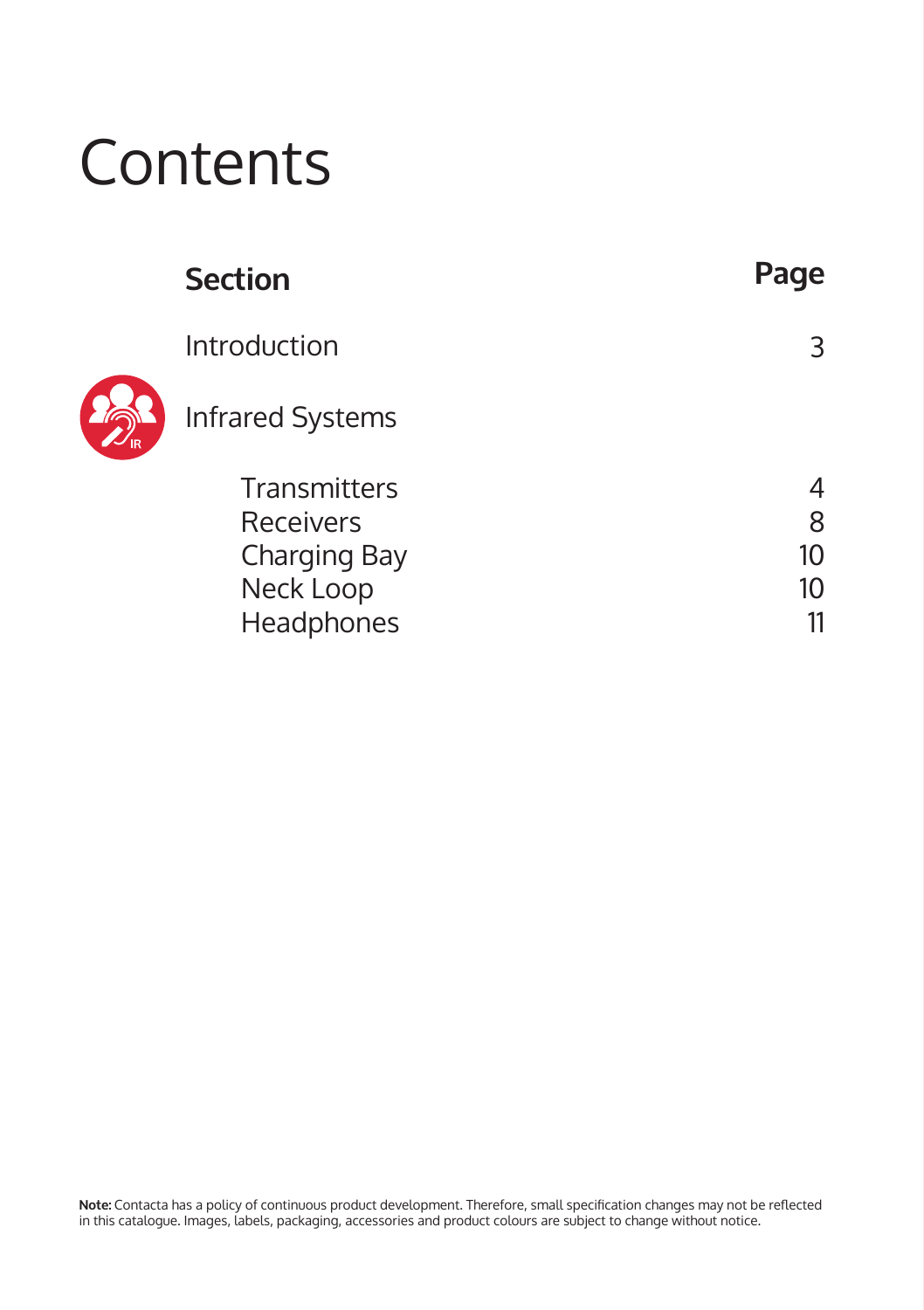

Infrared assistive listening systems provide clear, wireless hearing in large areas

> Assistive technology systems provide independence, accessibility and well-being to users who require them.

Contacta IR assistive listening systems are ideal for when a sound source needs to be transmitted to multiple receivers, when ambient noise needs to be reduced, or when confidentiality is required within a confined space.

An audio source is converted to infrared light and projected to users via an **infrared transmitter**. **Infrared receivers** then convert the light back into audio, providing them with a simple and crystal clear listening experience.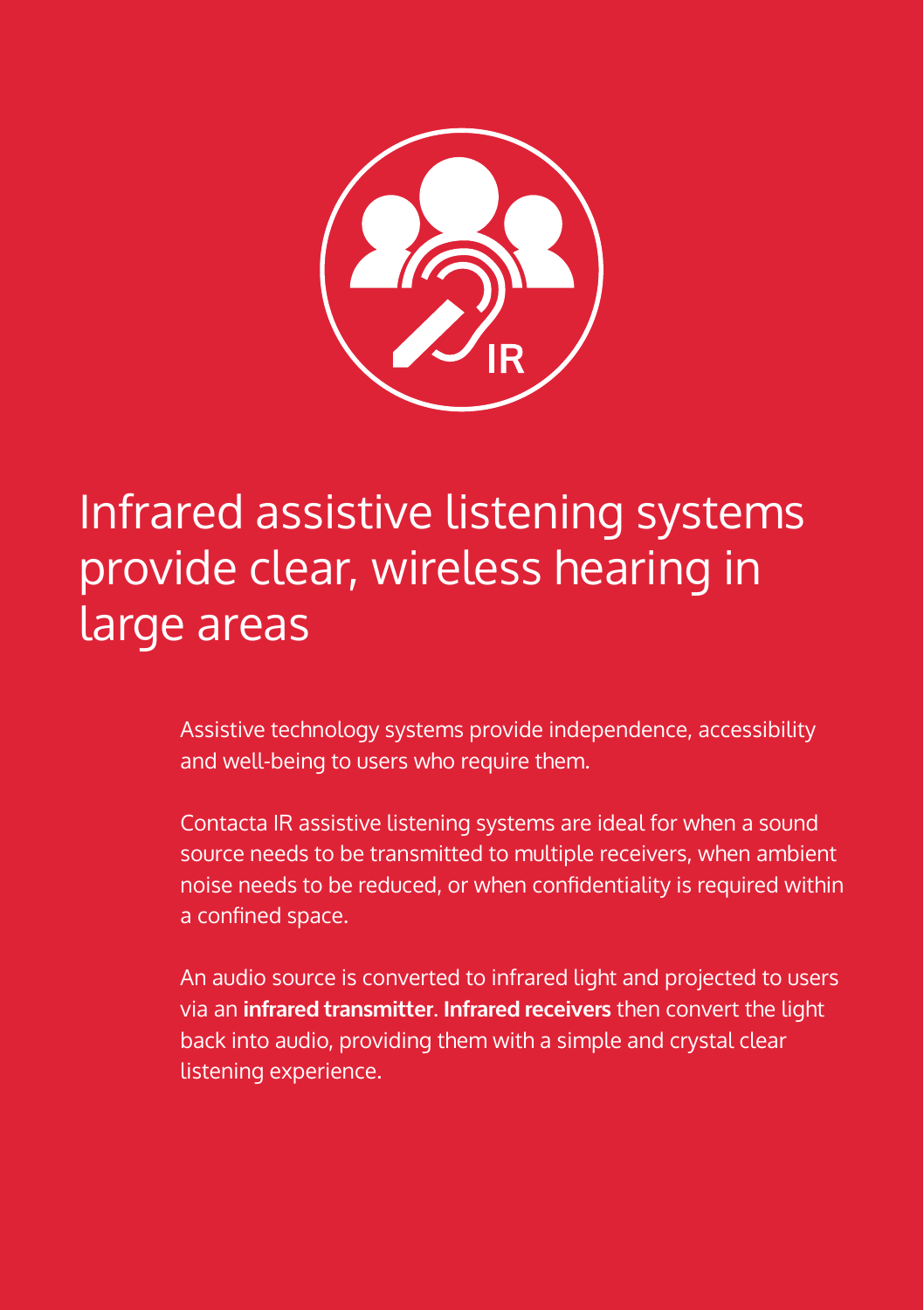



## **Medium Area Infrared Transmitter with Modulator IR-TX2**

The Medium Area Infrared Transmitter with Modulator combines an infrared modulator and transmitter, providing a wide angle of emission with a sleek and compact design (available in both black and white). With a coverage area of 180m<sup>2</sup>, it is ideal for use in medium-sized environments.

All audio signals are modulated to infrared signals 2.3MHz or 2.8MHz.

The unit's range can also be increased and the angle enlarged by combining two Medium Area Infrared Transmitters. The range of the combined units is up to 370m² at one-channel transmission, ideal for large areas.

A wall and ceiling mounting kit is supplied.

For use in any situation where infrared systems can provide multiple listeners with clear sound:

- Conference and Meeting Rooms
- Cinemas and Theatres
- Courts
- Lecture Halls, Schools and Universities<br>• Places of Worshin
- Places of Worship

#### **Colour Options**

• The fascia is removable and available in both black and white

#### **Applications: What's Included:**

- Medium Area Infrared Transmitter w/ Modulator
- Wall/Ceiling Mounting Kit

#### **Accessories**

- Portable Infrared Receiver (see page 8)
- Portable Infrared Underchin Receiver (see page 9)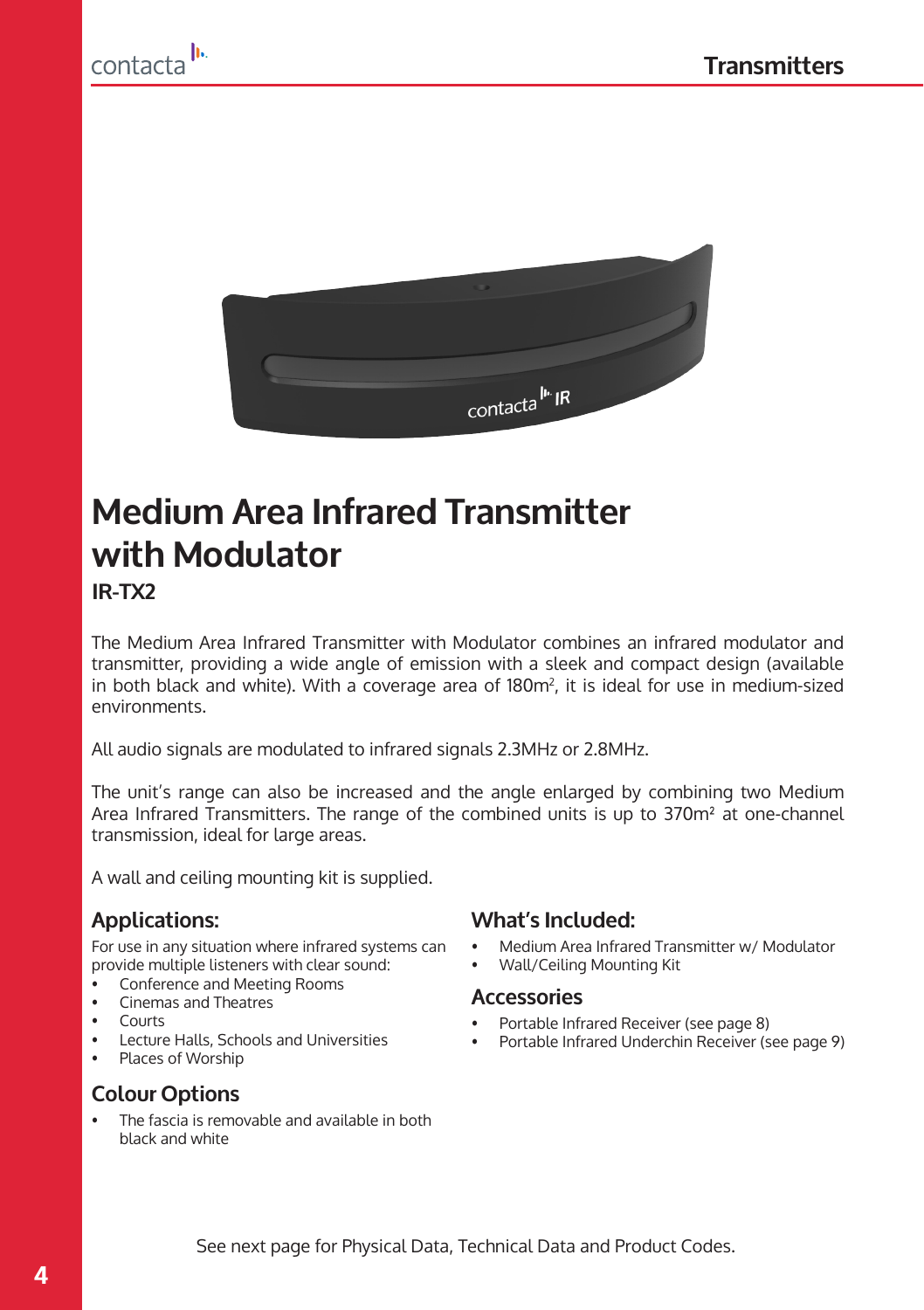## **Technical Data:**

| Power Supply Input                                                             | 100-240V AC / 50-60Hz                                                        |  |
|--------------------------------------------------------------------------------|------------------------------------------------------------------------------|--|
| <b>Power Supply Output</b>                                                     | 24V DC / 0.8A (2.5mm barrel plug - centre contact »positive«)                |  |
| <b>Connection Cable</b>                                                        | 2 x barrel plug, 2.5mm                                                       |  |
| <b>Carrier Frequencies</b>                                                     | 2.3 MHz (A-channel) and 2.8 MHz (B-channel)                                  |  |
| <b>Transmission Power</b>                                                      | 0.7W                                                                         |  |
|                                                                                | Single transmitter: 1-channel operation 180m <sup>2</sup>                    |  |
| Coverage Area                                                                  | Combined mode (2 transmitters): 370m <sup>2</sup>                            |  |
| Line-Input                                                                     | Cinch (RCA) for left and right and/or A and B-channel                        |  |
| 3.5 mm jack plug - sensitivity adjustable via control dial<br>Microphone Input |                                                                              |  |
| Inputs/Outputs for                                                             | Primary Transmitter: Power-out 24V, audio-out "sync out"                     |  |
| <b>Combined Mode</b>                                                           | Secondary Transmitter: Power-in 24V, audio-in "sync-in"                      |  |
| Input-level indicator LEDs, 1 per channel<br><b>LED Display</b>                |                                                                              |  |
| <b>Ambient Conditions</b>                                                      | $0 - +50$ °C ambient temperature (non-condensing, non-corrosive environment) |  |
| <b>Mounting Options</b>                                                        | Wall or ceiling mounting kit included                                        |  |

## **Physical Data:**

| <b>Dimensions</b> | Height $-64$ mm (2.51")<br>Width - 254mm (10")<br>Depth - 79mm (3.11") |
|-------------------|------------------------------------------------------------------------|
| Weight            | 300g (0.66lbs)                                                         |
|                   | White                                                                  |
| Finish            | Black                                                                  |

## **Product Code:**

| Medium Area IR Transmitter |  |  |
|----------------------------|--|--|
| with Modulator             |  |  |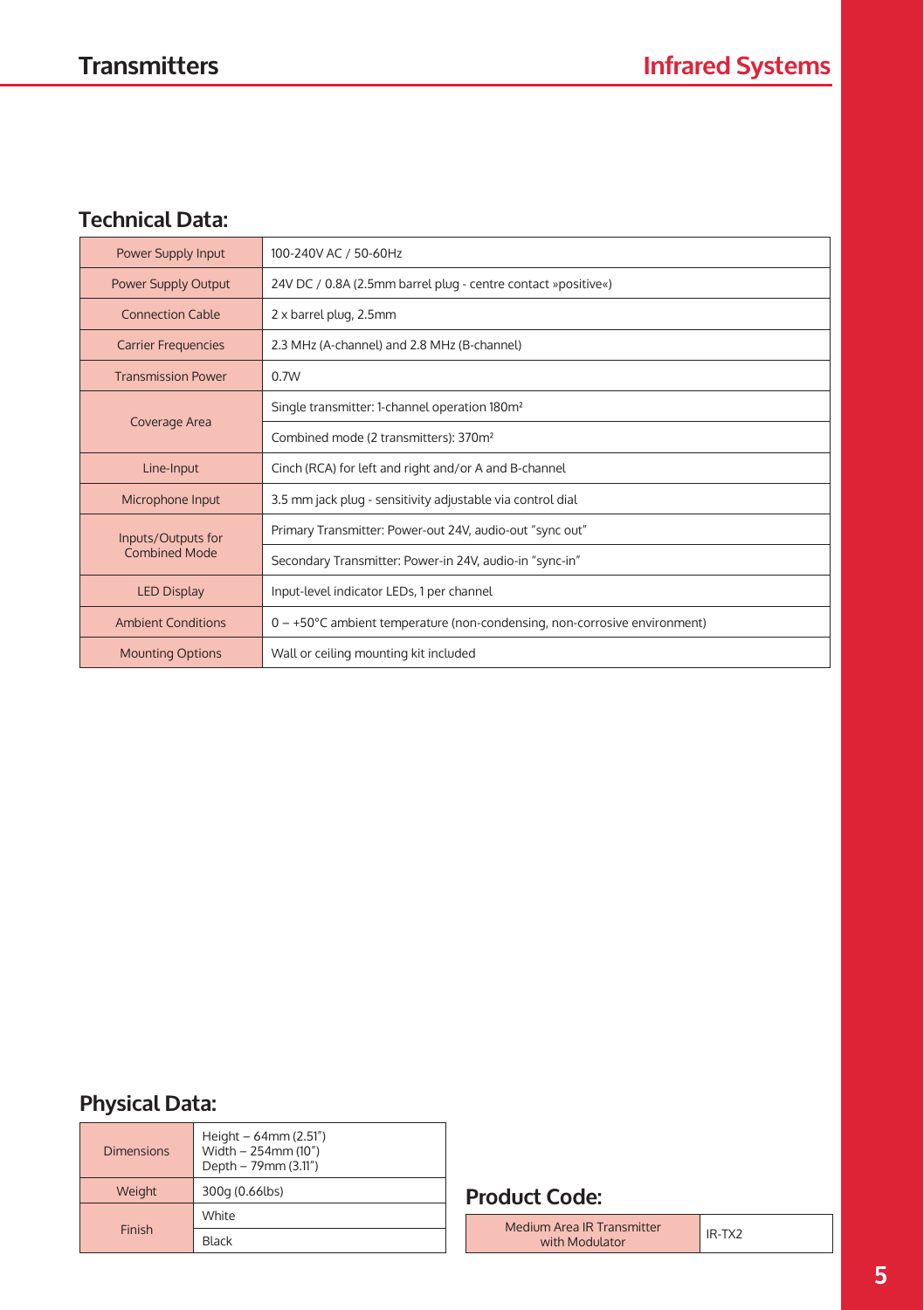



## **Large Area Infrared Transmitter with Modulator IR-TX4**

Our two-channel Large Area Infrared Transmitter with Modulator combines an infrared modulator and transmitter, generating a wide exit angle for the infrared signal while providing a sleek and compact design that eliminates the need for rack space. It is ideal for use in large environments.

Transmissions are at a bandwidth of 2.3MHz and 2.8MHz. In 1-channel mode, the transmitter supplies areas of up to 900m². Additional transmitters allow the receiving range to be increased.

A wall and ceiling mounting kit is included.

For use in any situation where infrared systems can provide multiple listeners with clear sound:

- Conference and Meeting Rooms
- Cinemas and Theatres
- Courts
- Lecture Halls, Schools and Universities<br>• Places of Worship
- Places of Worship

#### **Applications: What's Included:**

- Large Area Infrared Transmitter w/ Modulator
- Wall/Ceiling Mounting Kit

#### **Accessories**

- Portable Infrared Receiver (see page 8)
- Portable Infrared Underchin Receiver (see page 9)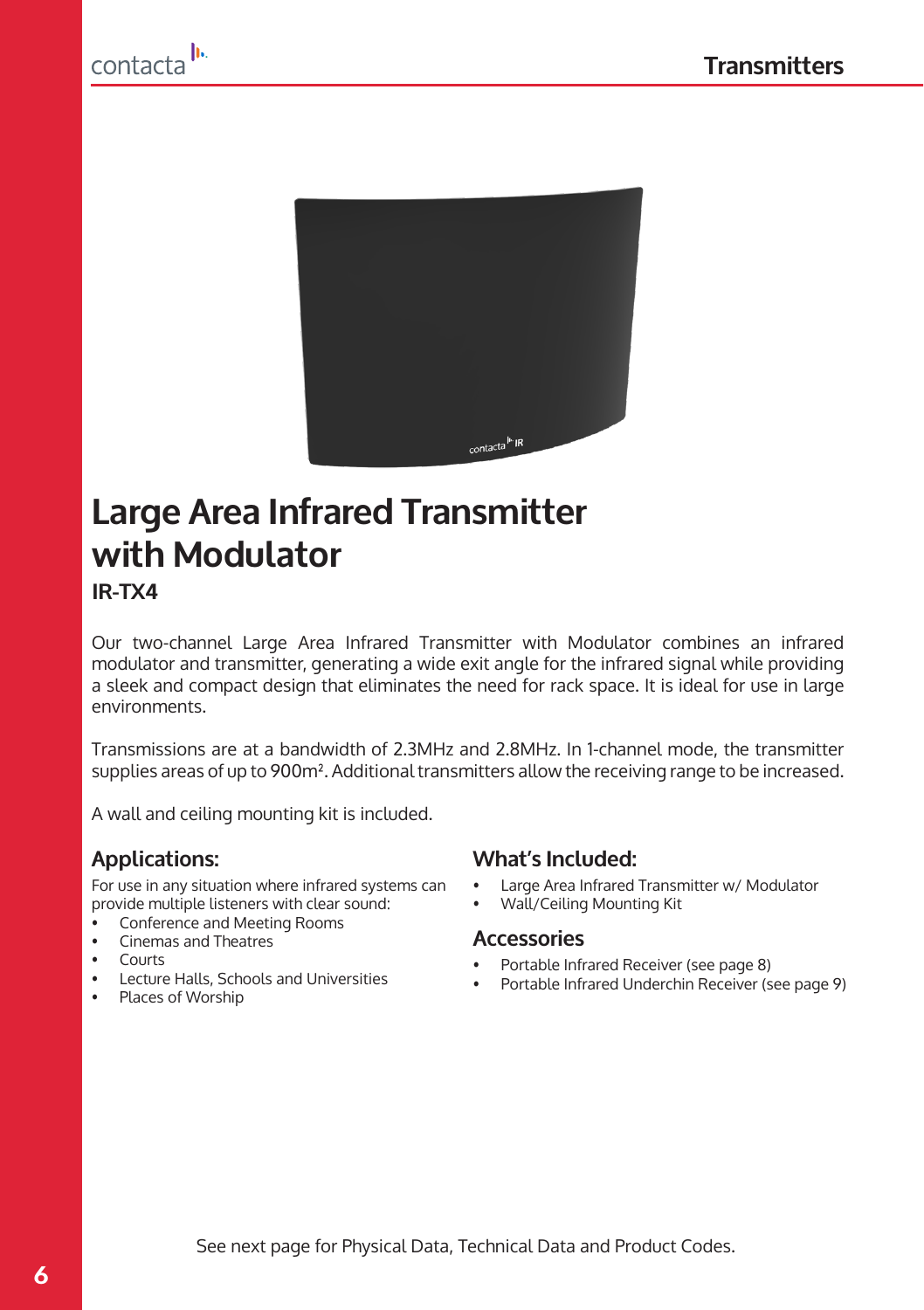## **Technical Data:**

| <b>Power Supply</b>                                                                                         | Primary: 210 - 240V~ 50-60Hz<br>Secondary: 28V DC                            |  |
|-------------------------------------------------------------------------------------------------------------|------------------------------------------------------------------------------|--|
| DC Input                                                                                                    | Low-voltage connector, 28V DC, centre contact »negative«                     |  |
| <b>Power Consumption</b>                                                                                    | 700 <sub>m</sub> A                                                           |  |
| 2.3 MHz (A-channel) and 2.8 MHz (B-channel)<br><b>Carrier Frequencies</b>                                   |                                                                              |  |
| Coverage Area                                                                                               | 900m <sup>2</sup> (closed room)                                              |  |
| <b>Audio Inputs</b>                                                                                         | Cinch (RCA) for left and right and/or A and B-channel                        |  |
| Microphone Input                                                                                            | 6.3mm stereo-jack plug                                                       |  |
|                                                                                                             | Audio-In: 18kQ                                                               |  |
| Input Impedance                                                                                             | Mic-In: $1.3kQ$                                                              |  |
| Trigger Voltage of Audio-In                                                                                 | 110 <sub>mV</sub>                                                            |  |
| Input Level Display Mic-In                                                                                  | 1.5 <sub>m</sub>                                                             |  |
| Inputs/Outputs for<br>Sync-in/Sync-Out Cinch (RCA) for left & right and/or A and B-channel<br>Combined Mode |                                                                              |  |
| Input level-LEDs, one per channel.<br><b>Display</b>                                                        |                                                                              |  |
| <b>Ambient Conditions</b>                                                                                   | $0 - +40$ °C ambient temperature (non-condensing, non-corrosive environment) |  |
| Wall or ceiling mounting kit included<br><b>Mounting Types</b>                                              |                                                                              |  |

## **Physical Data:**

| <b>Dimensions</b> | Height - 327mm (12.8")<br>Width - 412mm (16.2")<br>Depth - 75mm (2.95") |
|-------------------|-------------------------------------------------------------------------|
| Weight            | 1.1kg (2.42lbs)                                                         |
| Finish            | Black                                                                   |

## **Product Code:**

Large Area IR Transmitter pe Area IR Transmitter<br>with Modulator **Interpolaty** IR-TX4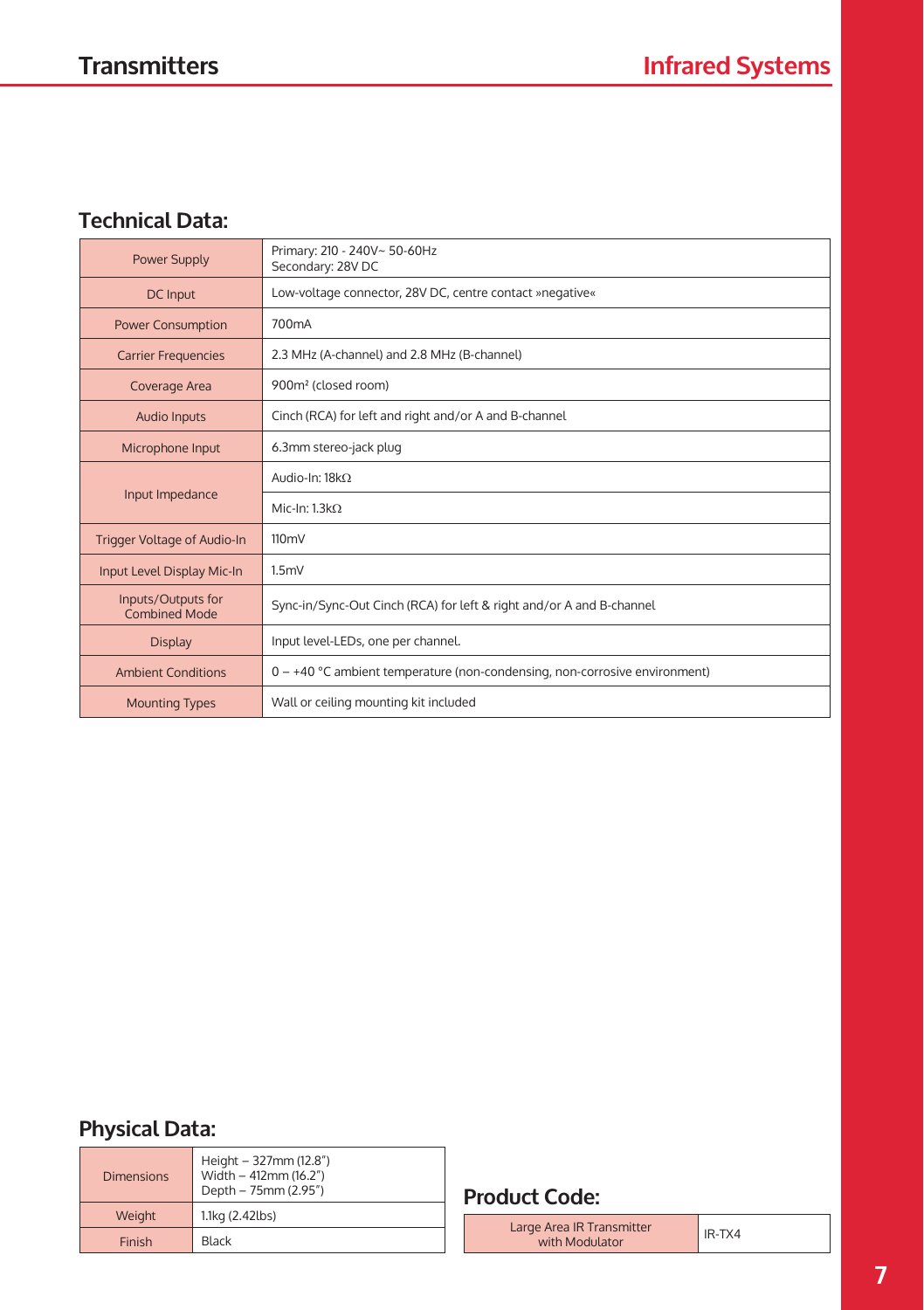



## **Portable Infrared Receiver**

## **IR-RX2**

Our Portable Infrared Receiver is a four channel receiver, compatible with our infrared transmitters using frequencies 2.3MHz and 2.8MHz. It features automatic gain control and high sensitivity for incoming infrared signals.

The receiver uses rechargeable batteries, and is a versatile and sturdy unit which requires either headphones or an assistive hearing neck loop.

## **What's Included:**

- Portable Infrared Receiver
- Lanyard with Clip<br>• Belt Clip
- Belt Clip<br>• 2x Becha
- 2x Rechargeable Batteries

#### **Accessories**

- 5 Bay Infrared Receiver Charger (see page 10)
- Inductive Neck Loop (see page 10)
- Headphones (see page 11)
- Underchin Headphones (see page 11)

## **Technical Data:**

| 2.3MHz / 2.8MHz / 3.3MHz / 3.8MHz<br><b>Receiver Frequencies</b> |                                                           |  |
|------------------------------------------------------------------|-----------------------------------------------------------|--|
| Modulation                                                       | FM broadband                                              |  |
| <b>Battery Type</b>                                              | 2x AAA rechargeable batteries; type<br>NiMH, 1.2V 750 mAh |  |
| <b>Frequency Response</b>                                        | $60$ Hz to $12$ kHz + 3 dB                                |  |
| Signal-to-Noise Ratio                                            | 54dB not weighted                                         |  |
| <b>Usage Period</b>                                              | 20 hours                                                  |  |
| <b>Maximum Output</b><br>6mW                                     |                                                           |  |
|                                                                  | Volume Adjustment                                         |  |
| <b>Settings</b>                                                  | 4 channel selection - rotary control                      |  |

## **Physical Data:**

| <b>Dimensions</b> | Height - 112mm (4.40")<br>Width - 70mm (2.75")<br>Depth - 22mm (0.86") |
|-------------------|------------------------------------------------------------------------|
| Weight            | 200g (0.44lbs)                                                         |
| Finish            | <b>Black</b>                                                           |
|                   |                                                                        |

## **Product Code:**

Portable IR Receiver **IR-RX2**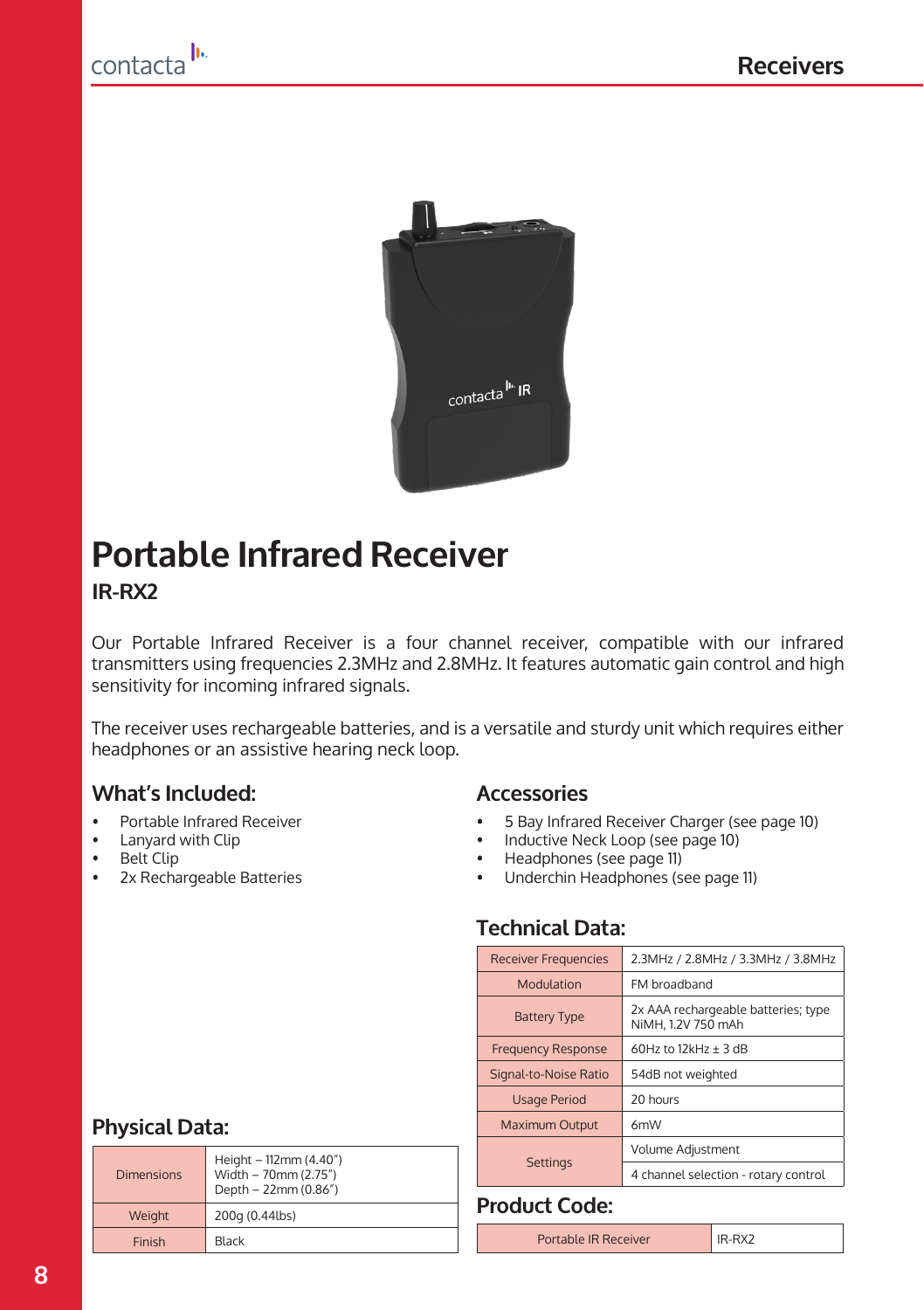

## **Portable Infrared Underchin Receiver IR-RXU**

Our Portable Infrared Underchin Receiver is a two channel under-the-chin receiver, compatible with our transmitters using frequencies 2.3MHz and 2.8MHz.

The receiver is easy-to-use, comfortable and can switch between mono and stereo. Its earpieces swivel, meaning they keep their position in the ear even when a user turns his/her head. It utilises rechargeable batteries.

Volume is amplified, adjustable up to 120dB to assist users with hearing loss.

Spare rubber earbuds are available if required.

## **What's Included**

- Portable Infrared Earphone Receiver
- Rechargeable Battery
- Transparent Cover

## **Physical Data:**

| Height - 225mm (8.85")<br>Width - 95mm (3.74")<br><b>Dimensions</b> | Signal-to-Noise Ratio<br><b>Typ. 60</b><br>Maximum Sound Pressure<br>120dBA |                                   |  |
|---------------------------------------------------------------------|-----------------------------------------------------------------------------|-----------------------------------|--|
| Weight                                                              | Depth - 19mm (0.74")<br>57q (0.12lbs)                                       | <b>Product Code:</b>              |  |
| Finish                                                              | Black                                                                       | Portable Infrared Underchin Recei |  |

## **Accessories**

- 5 Bay Infrared Receiver Charger (see page 10)
- Rubber Earbuds (available on request)<br>• Replacement Batteries (available on re
- Replacement Batteries (available on request)

## **Technical Data:**

| 2.3MHz / 2.8MHz<br><b>Receiver Frequencies</b>                              |                    |  |
|-----------------------------------------------------------------------------|--------------------|--|
| A100 rechargeable battery; type<br><b>Battery Type</b><br>NiMH, 2.4V 180mAh |                    |  |
| Modulation                                                                  | FM, mono or stereo |  |
| <b>Bandwidth</b>                                                            | 15-20000Hz         |  |
| <b>Distortion</b>                                                           | < 1%               |  |
| Signal-to-Noise Ratio                                                       | Typ. 60 dB         |  |
| Maximum Sound Pressure                                                      | 120dBA             |  |

## **Product Code:**

Portable Infrared Underchin Receiver | IR-RXU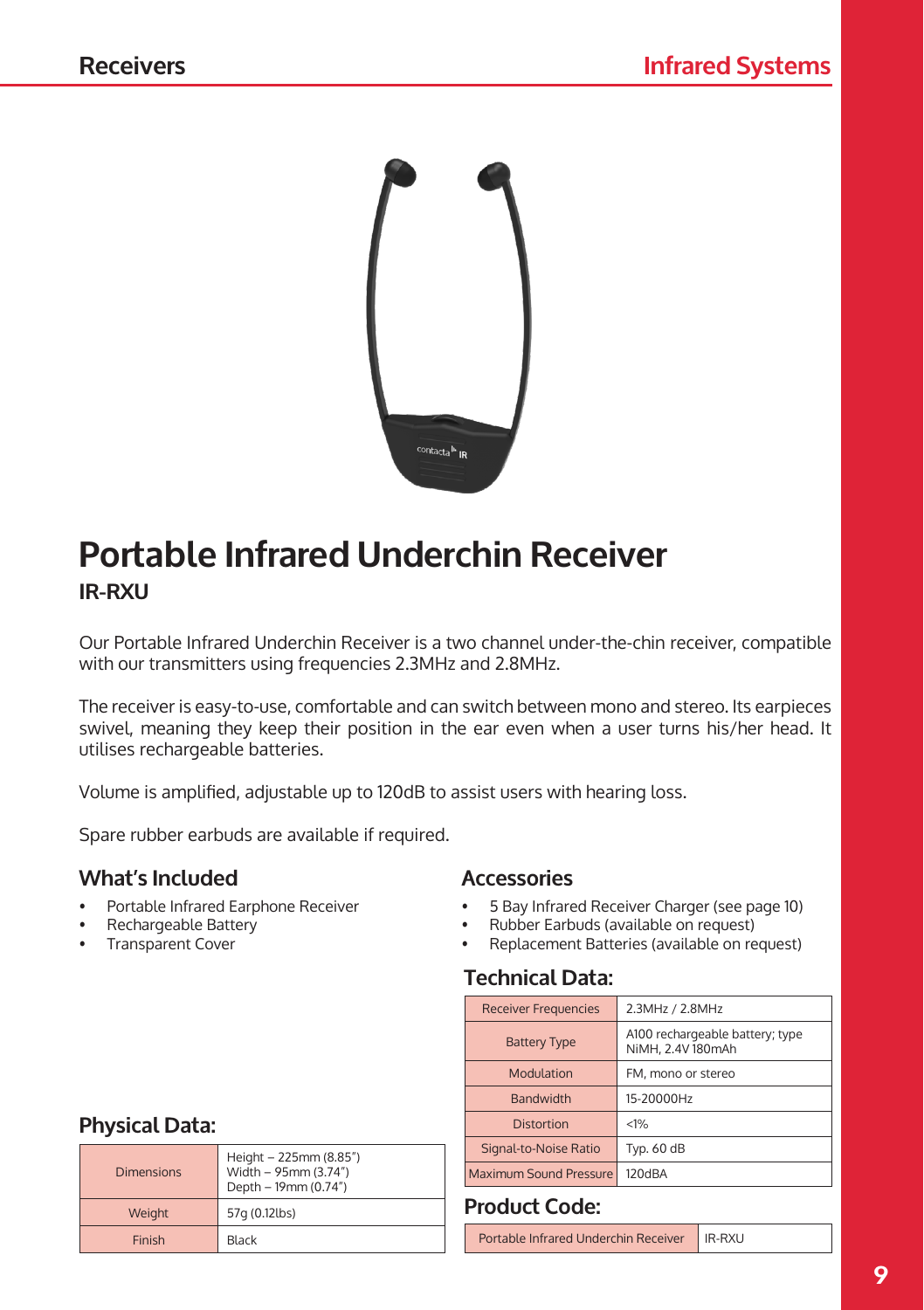## **5 Bay Infrared Receiver Charger IR-RX2-DC5 / IR-RXU-DC5**

Our 5 Bay Infrared Receiver Chargers are available for both the Portable Infrared Receiver (IR-RX2, see page 8) and Portable Infrared Earphone Receiver (RF-RXU, see page 9).

This unit can hold up to 5 receivers in a standing position. Two chargers can be daisy-chained together to charge 10 receivers using a single power supply.

## **What's Included:**

- 5 Bay Infrared Receiver Charger
- Power Supply

## **Physical Data:**

| <b>Dimensions</b> | Height - 305mm (12.0")<br>Width - 160mm (6.29")<br>Depth - 38mm (1.49") |
|-------------------|-------------------------------------------------------------------------|
| Weight            | 540q (1.19lbs)                                                          |
| Finish            | Black                                                                   |



## **Technical Data:**

| <b>Power Supply</b>                            | 12V DC 1000mA |            |  |
|------------------------------------------------|---------------|------------|--|
| <b>Product Code:</b>                           |               |            |  |
| 5 Bay Portable IR Receiver Charger             |               | IR-RX2-DC5 |  |
| 5 Bay Portable IR<br>Earphone Receiver Charger |               | IR-RXU-DC5 |  |

## **Inductive Neck Loop IR-NL1**

Our Inductive Neck Loop is a compact listening device which connects to our Portable Infrared Receiver (IR-RX2, see page 8) and enables users to listen using a hearing instrument switched to the "T" position (i.e. using the Telecoil in a hearing aid).

It connects to receivers using a 3.5mm audio jack.



## **Technical Data:**

| Impedance           | 16 <sub>2</sub>       |
|---------------------|-----------------------|
| Channel             | @1KHz / Isolated      |
| Connection          | 3.5mm audio jack      |
| Maximum Power Input | 0.5 watts per channel |

## **Product Codes:**

| Infrared Neck Loop | IR-NL1 |
|--------------------|--------|
|                    |        |

## **Physical Data:**

| <b>Dimensions</b> | Height - 420mm (16.5")<br>Width - $35.5$ mm (1.4")<br>Depth - 10mm (0.39")<br>Lead Length $- 1m (39.3n)$ |
|-------------------|----------------------------------------------------------------------------------------------------------|
| Weight            | 49q (0.10lbs)                                                                                            |
| Finish            | <b>Black</b>                                                                                             |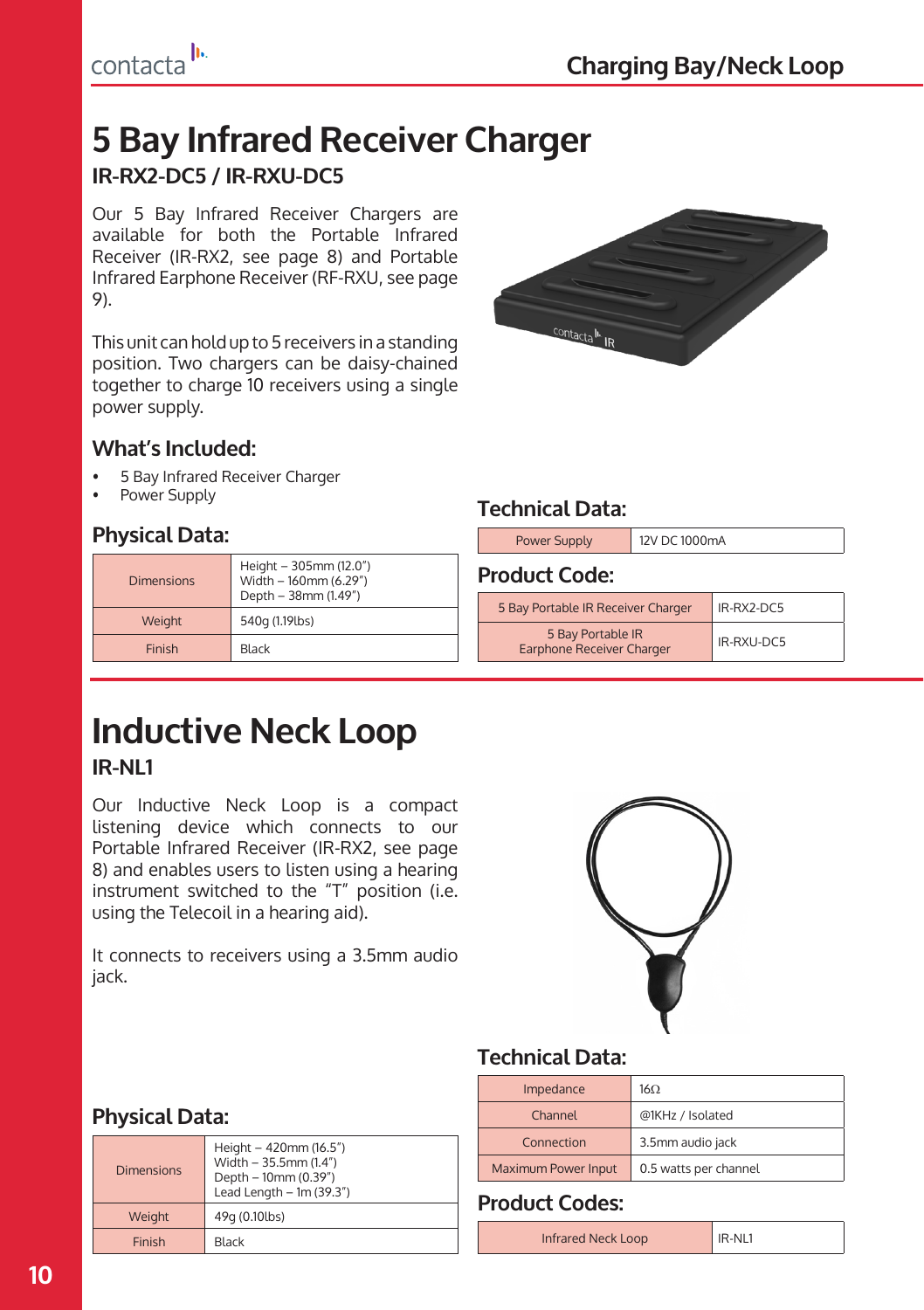Dimensions

**Physical Data:**

Weight 48g (0.10lbs) Finish Black

## **Headphones IR-HP1**

Our black stereo headphones use a 2 metre lead and uses a standard 3.5mm audio jack.



## **Technical Data:**

| Impedance                 | 320              |
|---------------------------|------------------|
| <b>Frequency Response</b> | 20-20000Hz       |
| Sensitivity               | 104dB            |
| Connection                | 3.5mm audio jack |

## **Product Codes:**

Headphones IR-HP1

## **Underchin Headphones IR-HP2**

Height – 175mm (6.80") Width – 150mm (5.90") Depth – 15mm (0.59") Lead Length – 2 metres (78.7")

Our under-the-chin headphones connects to the Portable Infrared Receiver (IR-RX2, see page 8) using a standard 3.5mm audio jack. It uses earpieces which fit comfortably into the ear.

Additional rubber ear-buds are available if required.



## **Physical Data:**

| <b>Dimensions</b> | Height - 220mm (8.66")<br>Width - 135mm (0.29")<br>Depth - 20mm (0.78")<br>Lead Length - 780mm (") |
|-------------------|----------------------------------------------------------------------------------------------------|
| Weight            | 22q (0.04lbs)                                                                                      |
| Finish            | <b>Black</b>                                                                                       |

## **Technical Data:**

| Impedance  |                  |
|------------|------------------|
| Connection | 3.5mm audio jack |

**Product Codes:**

Underchin Headphones IR-HP2

**11**